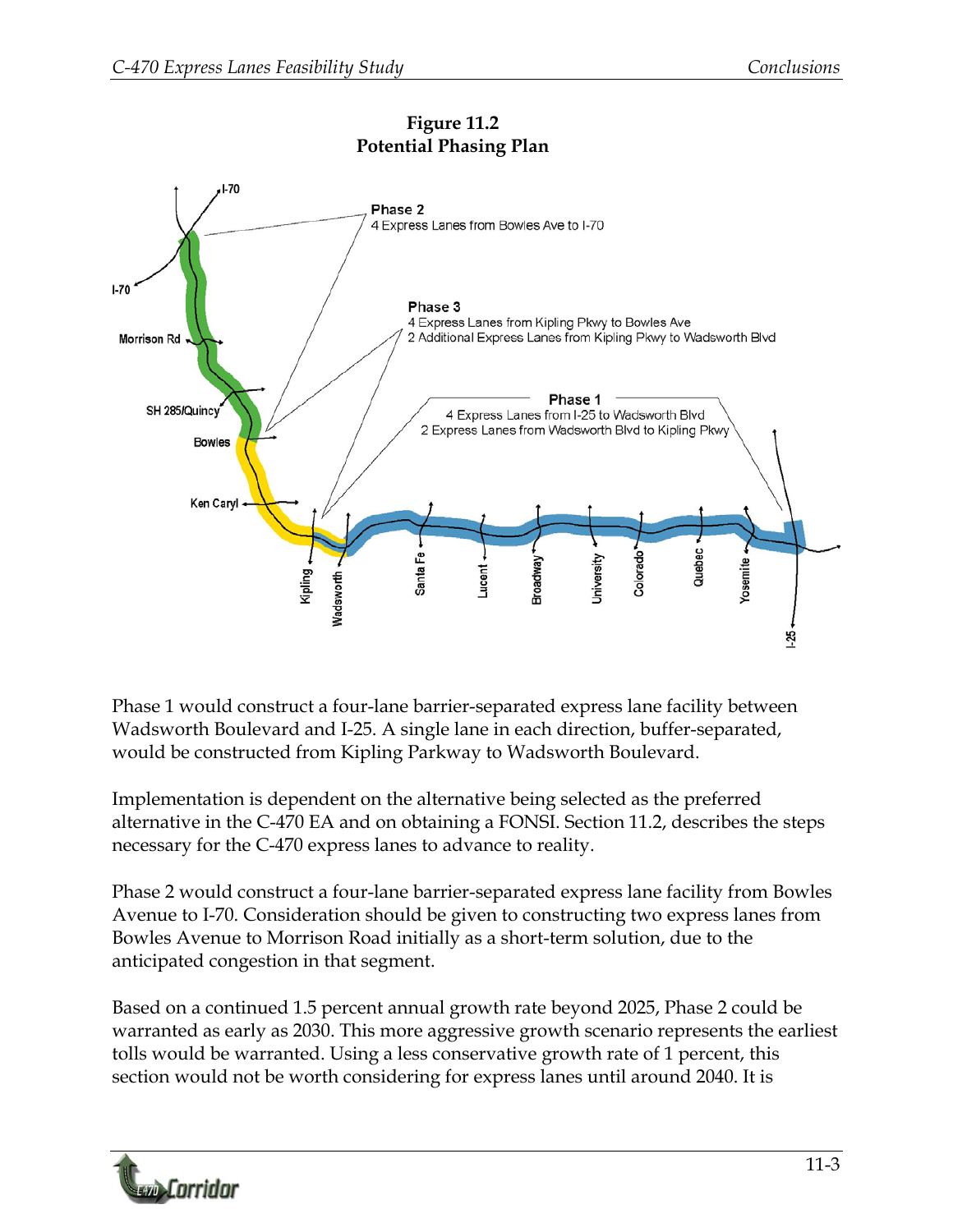anticipated that a two-lane alternative could be warranted in this segment within 15 years if the CTE wished to pursue this type of facility.

Phase 3 is questionable from a warrant standpoint, but if warranted, would construct two express lanes in each direction from Kipling Parkway to Bowles Avenue. Two additional express lanes would be constructed from Kipling Parkway to Wadsworth Boulevard, to complete the four–lane facility from I-25 to I-70.

Based on a continued 1.5 percent annual growth rate beyond 2025, Phase 3 could be warranted by 2050. This more aggressive growth scenario represents the earliest tolls would be warranted. Using a less conservative growth rate of 1 percent, this segment would not be worth considering until around 2070.

These estimates assume existing laneage and capacity. With the corridor approaching full build out at 2010, the anticipated growth rate beyond 2025 would be expected to be more consistent with the conservative 1 percent rate. This analysis assumes a preferred four-lane barrier-separated section due to the reliability and safety benefits.

Based on the on timing of phased implementation, much of the corridor will likely not be feasible for some time. One strategy that the CTE has been investigating to accelerate implementation is a regional toll system concept. Under this concept, tollways in the Denver region could be physically connected to one other; this is important not only from a system connectivity perspective but also from a funding perspective. The CTE has envisioned a system toll concept in which toll revenue from other more successful toll corridors is leveraged to assist adjacent corridors that may need additional funding. Even if express lanes in corridors other than C-470 are not implemented, it is conceivable that the eastern segment could supplement the other less feasible western and southwestern sections. Should such a concept be further developed and advanced, it is possible that Phases 2 and 3 could be accelerated.

# **11.2 IMPLEMENTATION STEPS**

## **11.2.1 Carry Express Lanes Alternative Forward into EA**

The initial step in implementing Phase 1 is to carry the alternative forward into the C-470 EA for consideration with other alternatives. If the C-470 express lane alternative is chosen as the preferred alternative and a FONSI is determined, the funding package for the alternative would then be developed.

# **11.2.2 Complete Funding Package**

CTE must complete the funding package and identify the source of all funds to pay for 100 percent of the project costs. Sources must meet TABOR/Enterprise guidelines, and supplemental funding must go through the regional planning process, as appropriate.

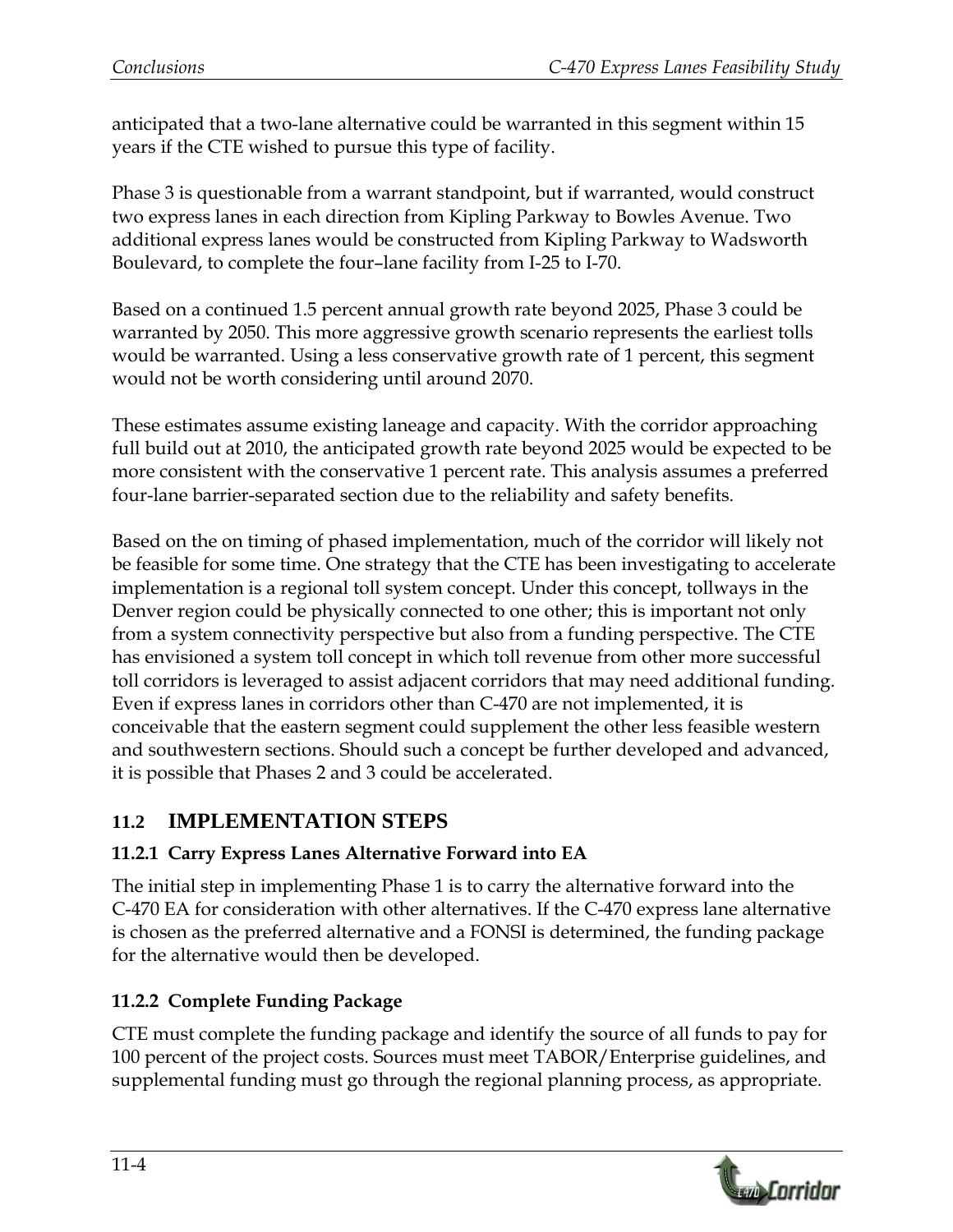#### **11.2.3 Amend RTP to Include Express Lanes Alternative**

After the funding package is completed, the C-470 express lane alternative must be amended into the DRCOG RTP. This process would require that a funding source be identified, all affected parties issue support for the project, air quality standards are met, and the DRCOG board members approve of the project.

### **11.2.4 Issue Design Build Contract**

Under a pre-development agreement between the CTE and F&F Infrastructure for constructing express lanes along C-470, F&F Infrastructure has the first right of refusal to design and construct the facility. A design-build contract would be used to minimize the design and construction timeline allowing for an earlier facility opening date.

## **11.2.5 T&R Study**

Before issuing bonds, either the CTE or the design-build contractor would complete an investment grade T&R Study. This study is often referred as a Finance Grade or Investment Grade study. This analysis is specifically intended to be sufficiently detailed and comprehensive to possibly be used in support of project financing. It is anticipated that it would take between 6 and 12 months to perform the T&R study, including procuring the consultant and reviewing period.

### **11.2.6 Bonding**

Once the T&R Study is completed, the detailed financial plan, bond rating, and bond sales would be completed. This process is anticipated to take more than 12 months to complete. It is assumed that the CTE would issue the bonds necessary for construction.

#### **11.2.7 Construction**

Once bonds are issued, construction could begin.